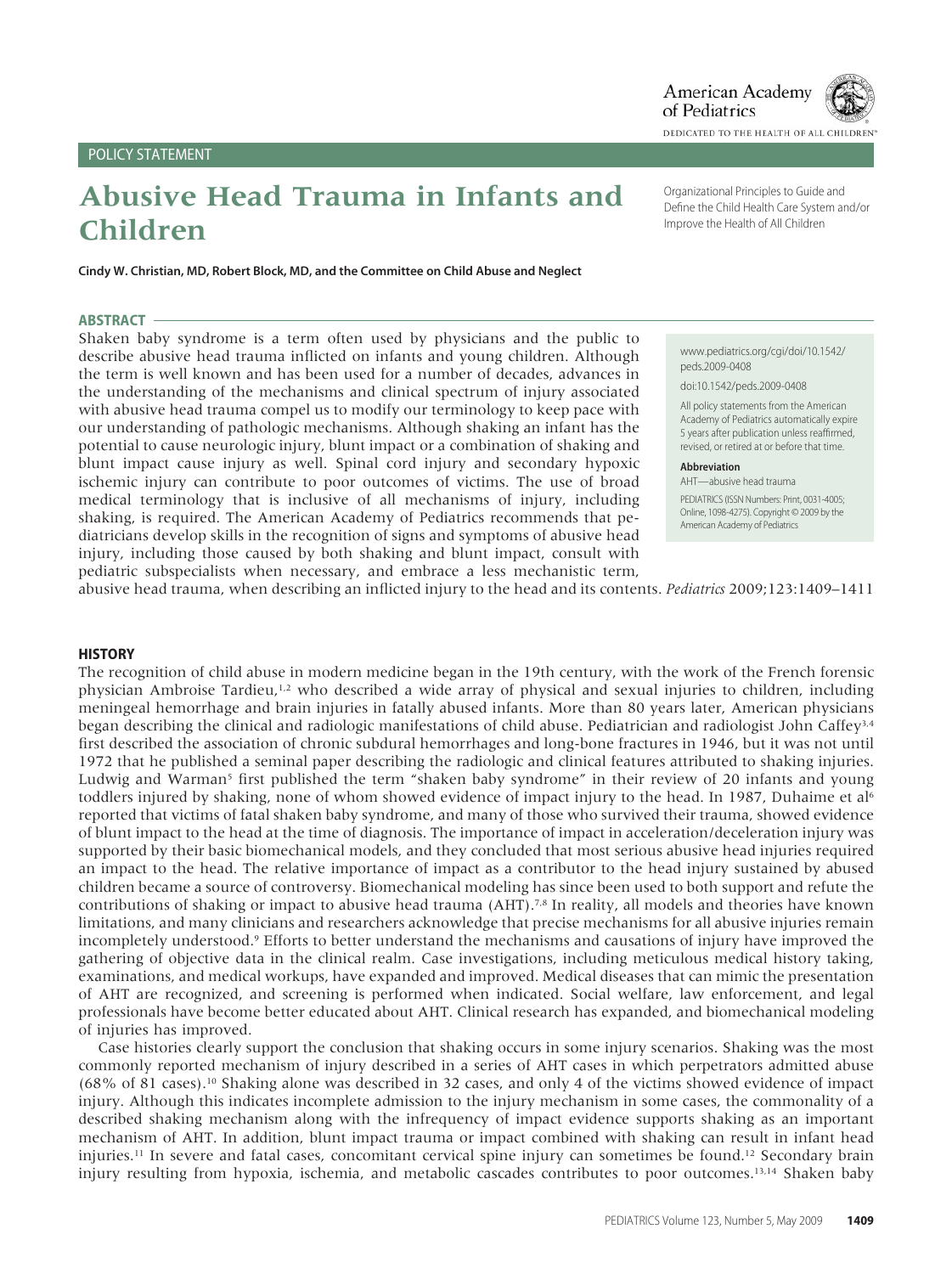syndrome is a subset of AHT. Injuries induced by shaking and those caused by blunt trauma have the potential to result in death or permanent neurologic disability, including static encephalopathy, mental retardation, cerebral palsy, cortical blindness, seizure disorders, and learning disabilities. Medical and biomechanical research, clinical and pathologic experience, and radiologic advances have improved our understanding of the range of mechanisms that contribute to brain injury from AHT, yet controversy remains.

# **DISCUSSION**

Few pediatric diagnoses engender as much debate as AHT, in part because of the social and legal consequences of the diagnosis. The diagnosis can result in children being removed from their homes, parents losing their parental rights, and adults being imprisoned for their actions. Controversy is fueled because the mechanisms and resultant injuries of accidental and abusive head injury overlap, the abuse is rarely witnessed, an accurate history of trauma is rarely offered by the perpetrator, there is no single or simple test to determine the accuracy of the diagnosis, and the legal consequences of the diagnosis can be so significant.15 Because the civil and criminal justice systems are often involved in cases of AHT, the scientific debates related to mechanism and causation of injury often are argued during courtroom proceedings. On occasion, the courtroom allows for scientific theory to be confirmed or refuted,<sup>16</sup> but in reality, the American justice system is not designed to determine scientific truth but, rather, to balance contested facts and bring closure to a dispute. Medical terminology should accurately reflect the medical diagnosis. The term "shaken baby syndrome" has become synonymous in public discourse with AHT in all its forms.17 The term is sometimes used inaccurately to describe infants with impact injury alone or with multiple mechanisms of head and brain injury and focuses on a specific mechanism of injury rather than the abusive event that was perpetrated against a helpless victim. Legal challenges to the term "shaken baby syndrome" can distract from the more important questions of accountability of the perpetrator and/or the safety of the victim. The goal of this policy statement is not to detract from shaking as a mechanism of AHT but to broaden the terminology to account for the multitude of primary and secondary injuries that result from AHT, some of which contribute to the often-permanent and significant brain damage sustained by abused infants and children.

The term "shaken baby syndrome" has become recognized by the public; prevention strategies for curtailing the incidence of AHT have been developed and researched, and some states have mandated shaken baby syndrome education for parents of all newborn infants.<sup>18</sup> Because it may not be obvious to parents that shaking can be harmful to infants, the newborn nursery is an appropriate venue for this education. The American Academy of Pediatrics supports prevention efforts that reduce the frequency of AHT and recognizes the utility of maintaining the use of the term "shaken baby syndrome" for prevention efforts. Just as the public commonly uses the term "heart attack" and not "myocardial infarction," the term "shaken baby syndrome" has its place in the popular vernacular. However, for medical purposes, the American Academy of Pediatrics recommends adoption of the term "abusive head trauma" as the diagnosis used in the medical chart to describe the constellation of cerebral, spinal, and cranial injuries that result from inflicted head injury to infants and young children.

# **THE ROLE OF THE PEDIATRICIAN**

As mandated reporters of suspected child abuse and neglect, pediatricians carry the burden of recognizing and responding to medical manifestations of AHT. The diagnosis is sometimes obvious, but injuries in many symptomatic infants are unrecognized by unsuspecting physicians.19 In addition, physicians do not always report to child welfare agencies injuries that are highly suspicious for abuse, which puts children at further risk for injury.20,21 To protect abused infants and prevent future severe neurologic injury, pediatricians must remain cognizant of the possibility of AHT in infants who present with both subtle and overt neurologic symptoms and take seriously the ethical and legal mandates to report suspected child abuse to governmental agencies for investigation. Pediatricians also have a responsibility to consider alternative hypotheses when presented with a patient with findings suggestive of AHT. A medical diagnosis of AHT is made only after consideration of all the clinical data. On some occasions, the diagnosis is apparent early in the course of the evaluation, because some infants and children have injuries to multiple organ systems that could only be the result of inflicted trauma. On other occasions, the diagnosis is less certain, and restraint is required until the medical evaluation has been completed. However, as physicians, we have an obligation to make a working diagnosis, as we do with many other diagnoses, and take the legally mandated steps for further investigation when indicated. Pediatricians often find it helpful to consult a subspecialist in the field of child abuse pediatrics to ensure that the medical evaluation has been complete and the diagnosis is accurate. Subspecialists in radiology, ophthalmology, neurosurgery, neurology, and other fields should also be consulted when necessary to ensure a complete and accurate evaluation. When child protective services or law enforcement is involved in an investigation, the pediatrician is required to interpret medical information for nonmedical professionals in an understandable manner that accurately reflects the medical data. Pediatricians also have a responsibility to the family of the abused child. The diagnosis of child abuse has enormous social, psychological, and legal implications for families. The role of the pediatrician is not to apportion blame or investigate potential criminal activity but to identify the medical problem, treat the child's injuries, and offer honest medical information to parents and families. Finally, pediatricians can work to prevent AHT by supporting prevention efforts in the community and in practice. Pediatricians may help prevent AHT by providing anticipatory guidance to new parents about the dangers of shaking or impact and providing methods for dealing